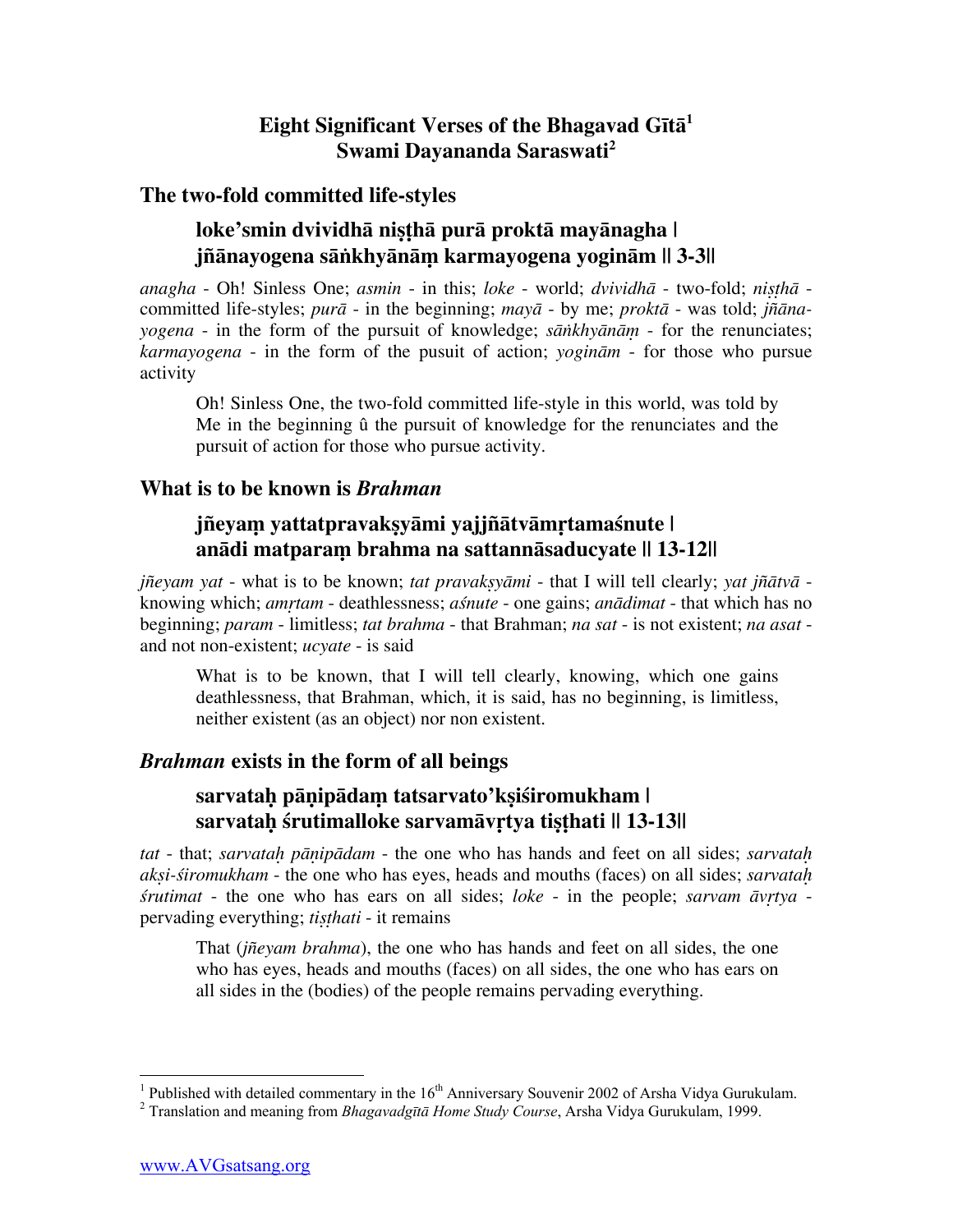### *Īśvara* **is the essence of all beings (e.g., strength and desire)**

### **balaü balavatāü cāhaü kāmarāgavivarjitam | dharmāviruddho bhūteșu kāmo'smi bharatarșabha || 7-11||**

 $ca$  - and; *bharatarsabha* - O foremost in the clan of *Bharata*! (Arjuna); *balavatām* - of the strong people; *kāma-rāga-vivarjitam* - that which is free from *kāma*, desire, and *rāga*, attachment; *balam* - the strength; *bhūteùu* - in the beings; *dharma-aviruddhaþ* - that which is not opposed to *dharma*; *kāmaþ* - desire; *aham asmi* - I am

And in the strong, I am the strength that is free from desire and attachment. In all beings, I am the desire that is not opposed to *dharma*, O the foremost in the clan of *Bharata*!

#### *Karma-yoga:* **Manage your likes & dislikes through your free will**

### **indriyasyendriyasyārthe rāgadveùau vyavasthitau | tayorna vaśamāgacchettau hyasya paripanthinau || 3-34||**

*indriyasya-indriyasya-arthe* - with reference to the object of every sense organ; *rāgadvesau* - attachment and aversion; *vyavasthitau* - are there; *tayos* - of these two; *vaśam* spell; *na* - not; *āgacchet* - should come under; *hi* - because; *tau* - these two; *asya* oneÆs; *paripanthinau* - enemies

There is attachment and aversion with reference to every sense object. May one not come under the spell of these two because they are one's enemies.

### *Karma-yoga: Īśvara* **is the author of the results of action**

### **karmaõyevādhikāraste mā phaleùu kadācana | mā karmaphalaheturbhūrmā te saïgo'stvakarmaõi || 2-47||**

*karmaõi* - in action; *eva* - only; *te* - your; *adhikāraþ* - choice; *phaleùu* - in the results; *mā kadācana* - never; *karma-phala-hetuþ* - the cause of the results; *mā bhūþ* - do not be; *akarmaṇi* - in inaction; *te* - your; *saṅgaḥ* - attachment; *mā astu* - let it not be

Your choice is in action only, never in the result thereof. Do not be the author of the results of action. Let your attachment not be to inaction.

### *Karma-yoga:* **Doing one's duty is worshipping the lord**

### **yataþ pravçttirbhütānāü yena sarvamidaü tatam | svakarmaõā tamabhyarcya siddhiü vindati mānavaþ || 18-46||**

*yataþ* - from whom; *bhūtānāü pravçttiþ* - (is) the creation of the beings; *yena* - by whom; *sarvam idam* - all this; *tatam* - is pervaded; *tam* - him; *svakarmaõā* - through one's own duty; *abhyarcya* - worshipping; *mānavaþ* - the human being; *siddhim* - success; *vindati* gains

Through one's duty, worshipping him from whom is the creation of the beings, by whom all this is pervaded, a human being gains success.